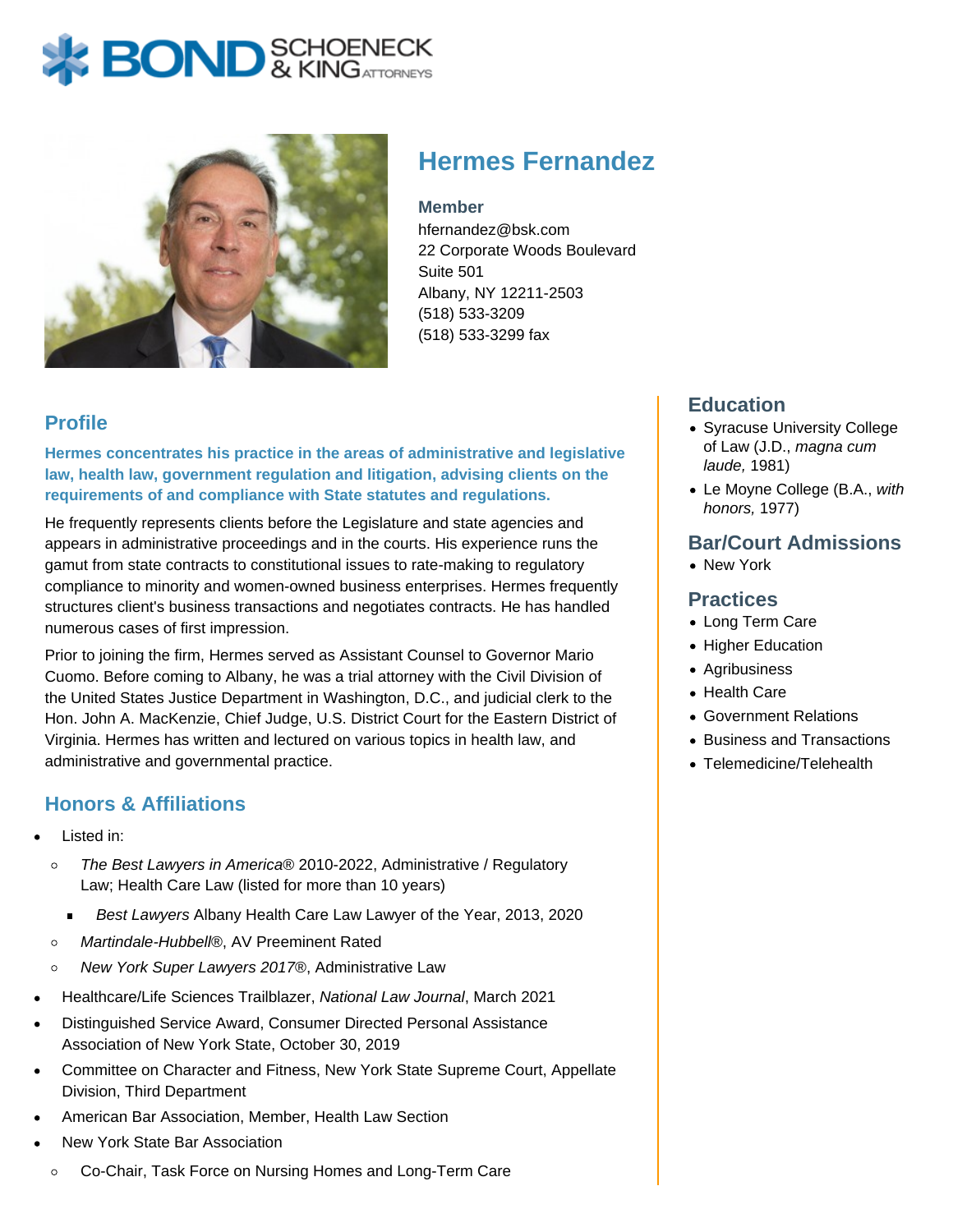

- Task Force on Mandatory COVID Vaccination and Safeguarding Public Health  $\circ$
- Restarting the Economy Work Group  $\circ$
- Member, House of Delegates  $\circ$
- Immediate Past Chair, Health Law Section  $\circ$
- Past Chair, Committee on Mental Retardation and Developmental Services  $\circ$ **Providers**
- Past Chair, Legislative Policy Committee  $\circ$
- Albany County Bar Association
- Capital District Black and Hispanic Bar Association
- American Health Lawyer's Association
- Order of the Coif

#### **Representative Presentations**

- Vaccination: Equity and Mandates Panel, Health Law Section Fall Meeting 2021, New York State Bar Association, November 5, 2021
- Panel, Discussion & Q&A, Health Law Section Fall Meeting 2021, New York State Bar Association, October 29, 2021
- Today's Provider Landscape: Legal, Contracting and Policy Changes, CDPAANYS 18th Annual Conference, October 27, 2021
- Interviewed, NYS Bar Association Proposes State Coronavirus Vaccine Mandate," CBS 6 Albany – WRGB, November 9, 2020
- Changes to New York's Wage Parity Requirements & CDPA, Consumer Directed Personal Assistance Association of New York, May 15, 2020
- New Rules Regarding Family and Medical Leave Expansion Act and the Emergency Paid Sick Leave Act Webinar, NYS Care Management Coalition, April 1, 2020
- Panelist, Health Law 101, Bridging the Gap, New York State Bar Association, March 21, 2019
- Regulatory & Compliance Update for Fiscal Intermediaries Under NY's CDPAP, Home Care Association of New York State, December 10, 2018
- New York State Paid Family Leave Program: Guidance for Home Care Providers, Webinar, January 16, 2018
- Consumer Directed Personal Assistance Services (CDPAS): Ensuring Compliance and Minimizing Your Risk, Consumer Directed Personal Assistance Association of NYS Annual Conference, October 26, 2017
- Consumer Directed Personal Assistance Services (CDPAS): Ensuring Compliance and Minimizing Your Risk, NYS Health Care Providers Association, HCP Conference, October 25, 2017
- Keynote Speaker, Consumer Directed Personal Assistance Services (CDPAS): Ensuring Compliance and Minimizing Your Risk, HHAeXchange Business Summit, October 17, 2017
- Consumer Directed Personal Assistance (CDPA) Program, Consumer Directed Personal Assistance Association of New York State, May 19, 2017
- Consumer Directed Personal Assistance Services, NYHCP, February 27, 2017